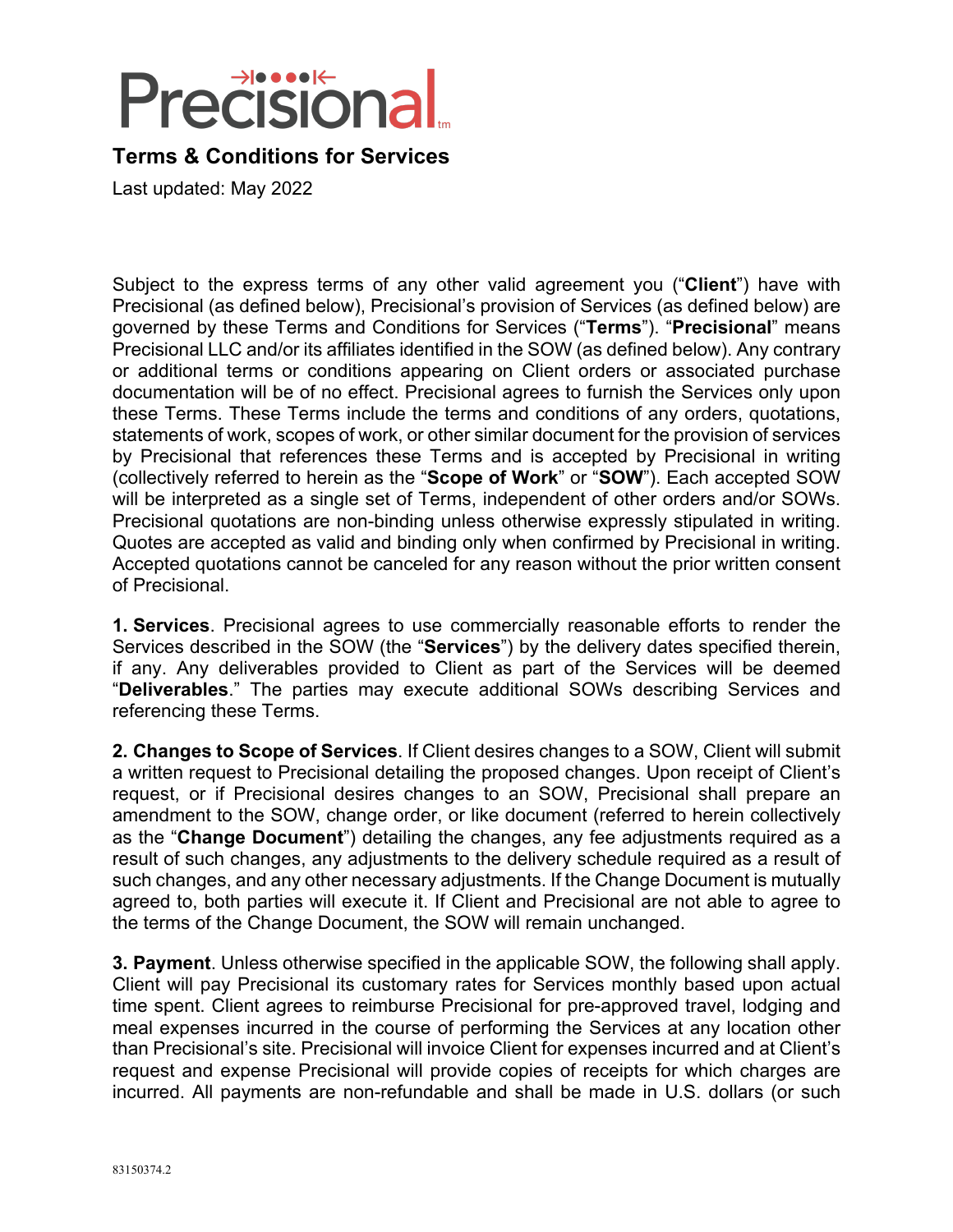other currency specified in a SOW) within thirty (30) days from the date of Precisional's invoice. Client will be responsible for all sales, service, and value added taxes, withholdings, duties and levies in connection with the Services (excluding taxes based on the net income or profits of Precisional or any franchise tax imposed on Precisional). Any late payments shall be subject to a service charge equal to 1.5% per month of the amount due or the maximum amount allowed by law, whichever is less.

**4. Termination**. Either party may terminate these Terms or any SOW if the other party: (a) fails to cure any material breach of these Terms within thirty (30) days after written notice of such breach; (b) ceases operation without a successor; or (c) seeks protection under any bankruptcy, receivership, trust deed, creditors arrangement, composition or comparable proceeding, or if any such proceeding is instituted against such part (and not dismissed within sixty (60) days thereafter). Following termination, Sections 5 (License and Ownership), 7 (Limitation of Remedies and Damages), 8 (Confidential Information), 9 (Client Reference), 10 (Export Compliance) and 11 (General Provisions) will survive. Section 3 (Payment Terms) will survive with respect to payments earned prior to termination.

#### **5. License and Ownership**

**5.1 Client Materials**. Client agrees to provide Precisional with reasonable access to and a limited right to use Client technical data, computer programs, files, documentation, and/or other materials ("**Client Materials**"), resources, personnel, equipment or facilities to the extent such access is necessary for the performance of Services. Client will be responsible for, and assumes the risk of any problems resulting from the content, accuracy, completeness, competence or consistency of Client Materials or its personnel. To the extent that Client does not timely provide the access, quality, level of detail and/or scope required for Precisional to perform the Services or deliver the Deliverables, Precisional shall be excused from performance until such items/access are provided or the applicable deficiencies corrected. Client owns and will retain ownership (including all intellectual property rights) in the Client Materials. Client grants to Precisional a royaltyfree, non-exclusive license to access and use the Client Materials (including through subcontractors) as required for Precisional's performance of the Services.

**5.2 Deliverables**. Subject to Section 5.3 (Assignment of Ownership to Client), Precisional hereby grants Client a perpetual, worldwide, royalty-free, non-exclusive license to use, copy, modify, or develop derivative works of the Deliverables but only for internal purposes and otherwise in accordance with the description of Client's use and any restrictions set forth below or in the applicable SOW. Precisional owns and will retain ownership (including all intellectual property rights) in and to the Deliverables (excluding any Client Materials) and any modifications, improvements and derivative works thereof (including any such materials to the extent incorporating any ideas, feedback or suggestions of Client ("**Feedback**")). Client acknowledges that Precisional is free to exploit, use, license and distribute, any Feedback provided to Precisional as it sees fit, without obligation of compensation or attribution.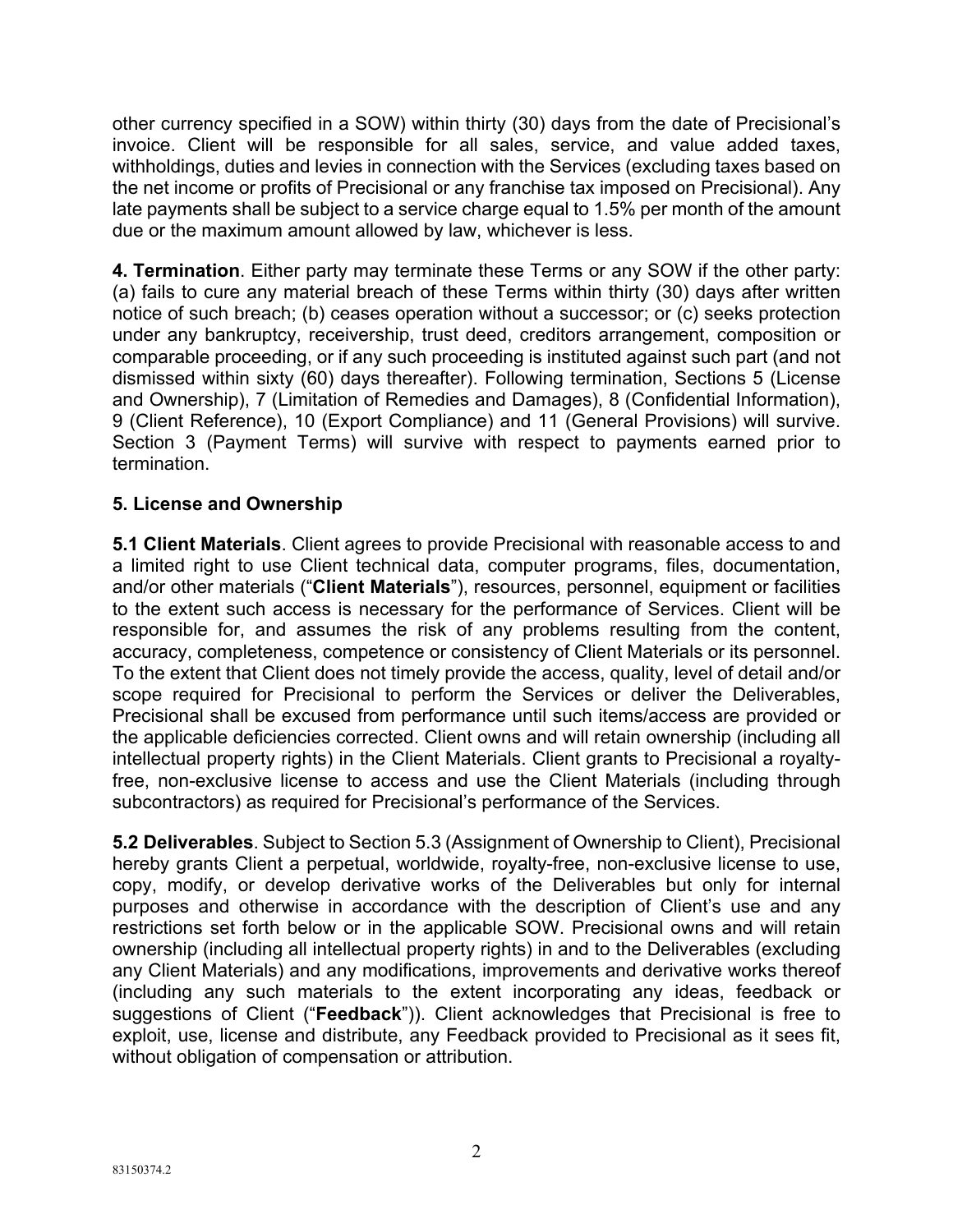**5.3 Assignment of Ownership to Client**. If the parties have agreed that Precisional will assign ownership of any portion of the Deliverables to Client, the relevant SOW must expressly set forth the terms and conditions regarding such assignment.

**5.4 Precisional Product Enhancements and Modifications**. Notwithstanding anything in these Terms or any SOW to the contrary, any enhancements or other modifications to any of Precisional's commercially available products and/or services that are developed by Precisional as part of the Services shall be owned by Precisional and Client shall have no right, title, or interest therein; provided, that if Precisional has granted to Client a license or access to use such commercially available products and/or services under a written agreement, then Client's rights under such agreement shall also extend and apply to any enhancements and modifications so made by Precisional. Other than Client Materials, Precisional owns all computer programs, utilities and intellectual property which aid Precisional in performing the Services or which are produced as a result of the Services.

**5.5 Other Agreements**. Precisional and Client may have entered into one or more separate agreements under which Precisional supplies, licenses, or otherwise makes available certain products and/or services to Client, including updates and enhancements to that software. The delivery and use of any such products and/or services is governed by the terms of such other agreement and not these Terms, and even if listed in a SOW such products and/or services shall not be considered a Deliverable hereunder.

#### **6. Limited Warranty and Disclaimer**.

**6.1** Precisional will perform the Services and deliver the Deliverables in a professional and workmanlike manner and in compliance in all material respects with all applicable laws, rules, and regulations. Precisional will, as its entire liability and obligation to Client and Client's sole and exclusive remedy for failure to provide Services or Deliverables meeting this warranty, (a) re-perform the non-conforming Services or (b) re-deliver the nonconforming Deliverables at no additional cost to Client if notified of the non-conformity within thirty (30) days of delivery of the applicable Service or Deliverable, or if Precisional determines such remedies to be impracticable within a reasonable period of time, (c) terminate the applicable Statement of Work and refund the portion of fees attributable to such non-conforming Services or Deliverables.

**EXCEPT FOR THE WARRANTY SET FORTH ABOVE, PRECISIONAL MAKES NO WARRANTY WHATSOEVER WITH RESPECT TO THE SERVICES AND DELIVERABLES, INCLUDING ANY (A) WARRANTY OF MERCHANTABILITY; (B) WARRANTY OF FITNESS FOR A PARTICULAR PURPOSE; (C) WARRANTY OF TITLE; OR (D) WARRANTY AGAINST INFRINGEMENT OF INTELLECTUAL PROPERTY RIGHTS OF A THIRD PARTY; WHETHER EXPRESS OR IMPLIED BY LAW, COURSE OF DEALING, COURSE OF PERFORMANCE, USAGE OF TRADE, OR OTHERWISE.**

**6.2 Construction Model**. If the Deliverables include a "**Construction Model**," which is a 3D representation of a construction project including, but not limited to, some or all of the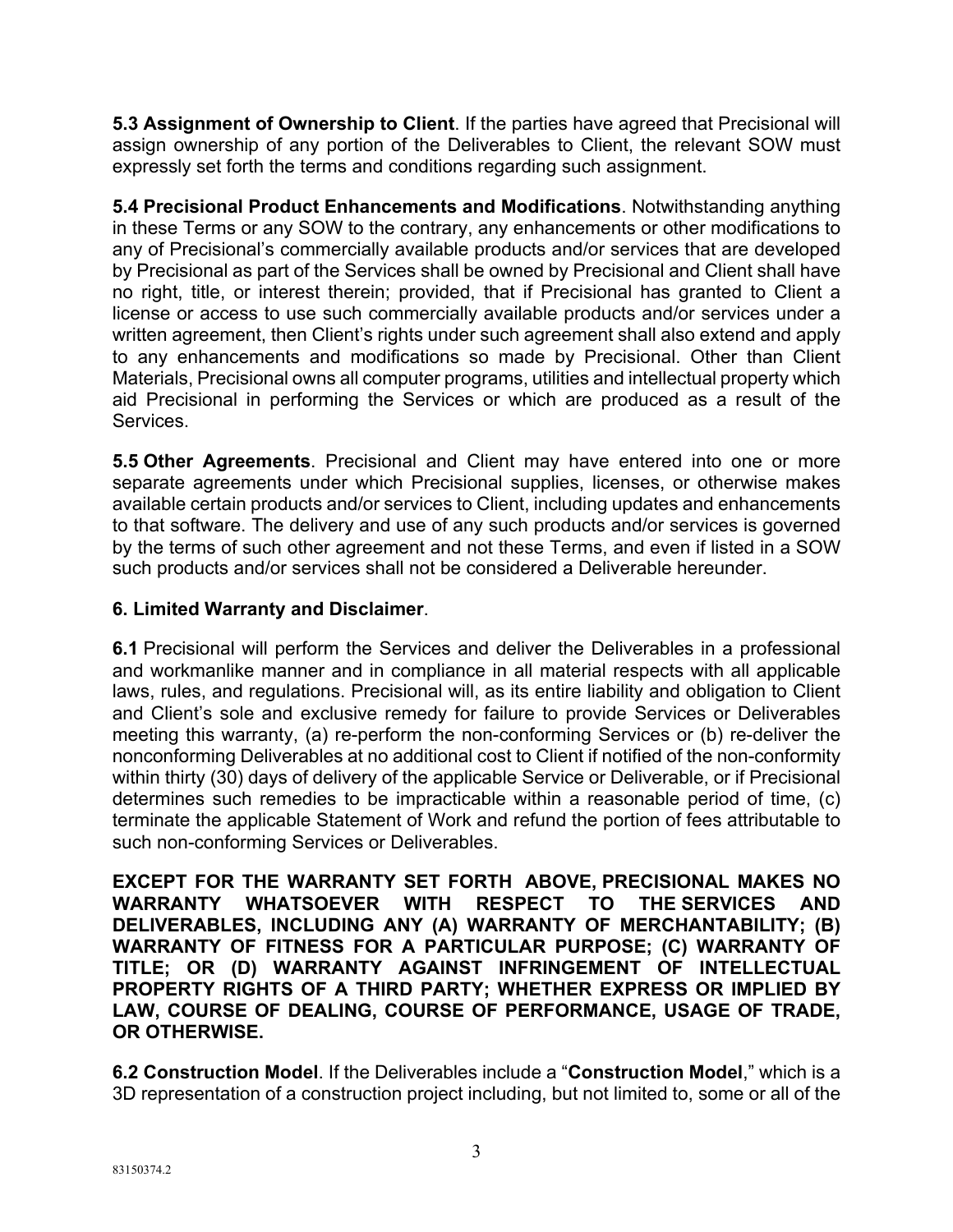following elements: building components, construction equipment, and site components, Client agrees and acknowledges that any Construction Model is developed for the sole use of Client and based on specifications provided by the Client (the "Specifications"). Client will be responsible for, and assumes the risk of, any problems resulting from the content, accuracy, or completeness of the Specifications. The Construction Model will not be used for any project other than as specified by the Statement of Work. If the Construction Model is being used by Client as part of an effort to generate construction documents, as-built construction drawings, or "shop" drawings, Precisional accepts no liability and/or responsibility for such construction documents, as-built construction drawings, or shop drawings. Any use of, or reliance on, a Construction Model by any third party will be at their sole risk and without liability to Precisional. If Client discloses the Construction Model to any third party, Client shall to the fullest extent permitted by law, defend, indemnify and hold harmless Precisional for any suit, claim, action, damage or liability brought against Precisional by any third party arising from the Specifications, construction documents, as-built drawings, shop drawings, or the development, delivery or use of all or any part of the Construction Model by Client or by any such third party. Precisional makes no representations regarding the Construction Model's compliance with applicable building and construction codes or regulations. The Construction Model does not constitute an approved construction document, as-built drawing or shop drawing. Client will consult with its local building authority to confirm adherence with applicable building codes or regulations. Before beginning construction, Client will have a licensed architect or trade-appropriate engineer sign off on the Construction Model and all construction documents, drawings, Specifications and/or models.

**7. Limitation of Remedies and Damages**. NEITHER PARTY WILL BE LIABLE FOR ANY LOSS OF USE, INTERRUPTION OF BUSINESS, LOST PROFITS, OR ANY INDIRECT, SPECIAL, INCIDENTAL, OR CONSEQUENTIAL DAMAGES OF ANY KIND ARISING OUT OF OR RELATED TO THE SERVICES REGARDLESS OF THE FORM OF ACTION WHETHER IN CONTRACT, TORT (INCLUDING NEGLIGENCE), STRICT PRODUCT LIABILITY, OR OTHERWISE, EVEN IF IT HAS BEEN ADVISED OF THE POSSIBILITY OF SUCH DAMAGES IN ADVANCE. IN NO EVENT WILL PRECISIONAL'S AGGREGATE LIABILITY ARISING OUT OF OR RELATED TO PERFORMANCE OF THE SERVICES EXCEED THE NET AMOUNT PRECISIONAL HAS ACTUALLY RECEIVED FROM CLIENT UNDER THE SOW APPLICABLE TO SUCH CLAIM. THE EXISTENCE OF ONE OR MORE CLAIMS WILL NOT ENLARGE THIS LIMIT. THIS SECTION 7 DOES NOT APPLY TO EITHER PARTY WITH RESPECT TO ITS BREACH UNDER SECTION 8 (CONFIDENTIAL INFORMATION) OR TO CLIENT WITH RESPECT TO ANY CLAIM ARISING AS A RESULT OF CLIENT'S VIOLATION OF LICENSE RESTRICTIONS APPLICABLE TO THE DELIVERABLES UNDER SECTION 5.2 (DELIVERABLES), OR ITS INDEMNITY OBLIGATIONS UNDER SECTION 6.2 AND 10. THE PARTIES AGREE THAT THE LIMITATIONS SPECIFIED IN THIS SECTION 7

**8. Confidential Information**. Each party ("**Receiving Party**") agrees that all code, inventions, know-how, business, technical and financial information it obtains from the disclosing party ("**Disclosing Party**") constitute the confidential property of the Disclosing Party ("**Confidential Information**"), provided that it is identified as confidential at the time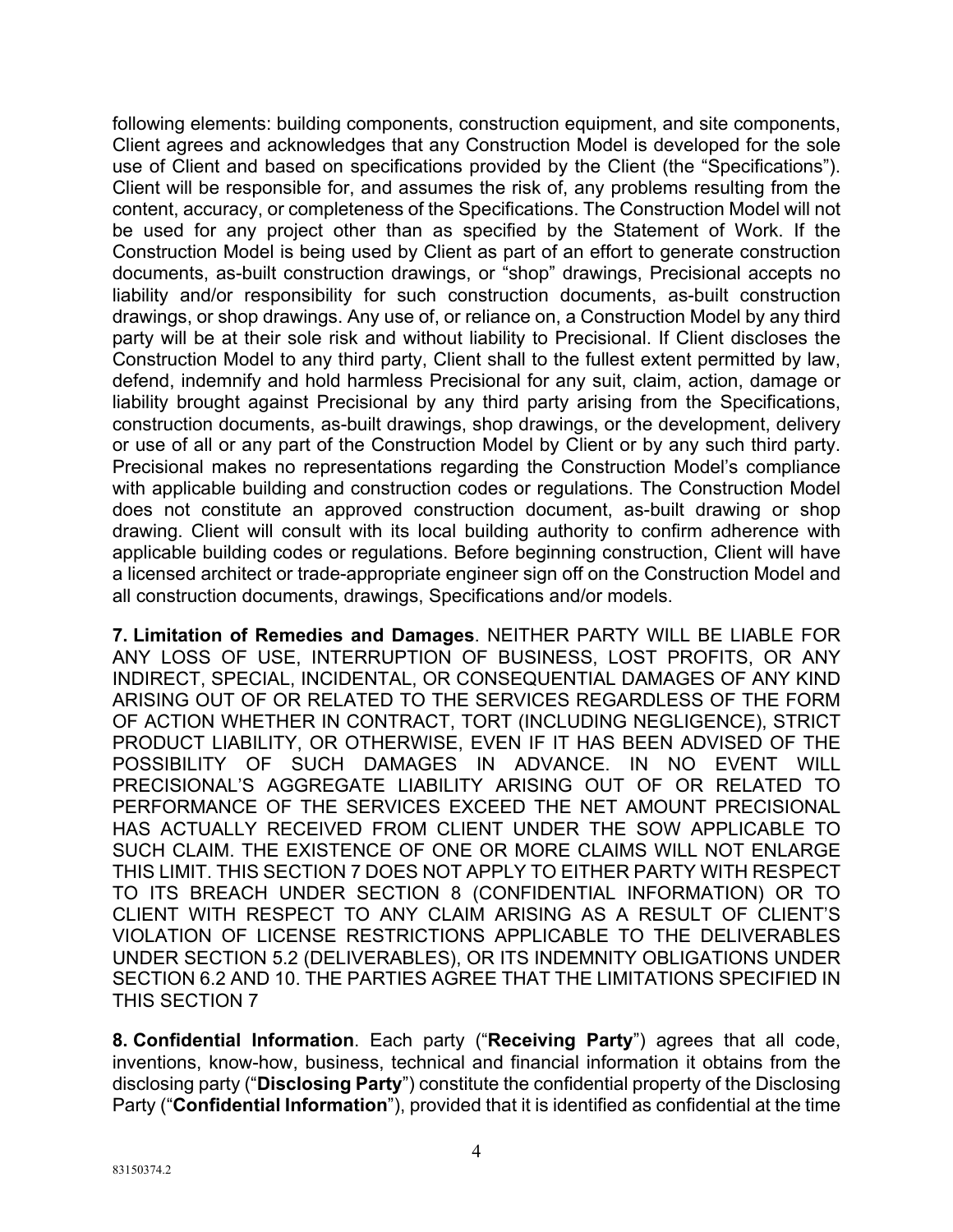of disclosure or should be reasonably known by the Receiving Party to be Confidential Information due to the nature of the information disclosed and the circumstances surrounding the disclosure. Any software, documentation or technical information provided by Precisional (or its agents) and these Terms and any Quotations, and SOWs will be deemed Confidential Information of Precisional without any marking or further designation. Except as expressly authorized herein, the Receiving Party will hold in confidence and not use or disclose any Confidential Information. The Receiving Party acknowledges that disclosure of Confidential Information would cause substantial harm for which damages alone would not be a sufficient remedy, and therefore that upon any such disclosure by the Receiving Party the Disclosing Party shall be entitled to seek appropriate equitable relief in addition to whatever other remedies it might have at law.

**8.1 Exclusions**. The Receiving Party's nondisclosure obligation will not apply to information which the Receiving Party can document: (a) was rightfully in its possession or known to it prior to receipt of the Confidential Information; (b) is or has become public knowledge through no fault of the Receiving Party; (c) is rightfully obtained by the Receiving Party from a third party without breach of any confidentiality obligation; (d) is independently developed by employees of the Receiving Party who had no access to such information; or (e) is required to be disclosed pursuant to a regulation, law or court order (but only to the minimum extent required to comply with such regulation or order and with advance notice to the Disclosing Party).

**8.2 Use and Protection of Confidential Information**. The Receiving Party may use the Confidential Information of the Disclosing Party only in pursuance of its business relationship with the Disclosing Party under these Terms. Except as expressly provided hereunder, the Receiving Party will not disclose Confidential Information of the Disclosing Party to anyone without the Disclosing Party's prior written consent. The Receiving Party will take all reasonable measures to avoid disclosure, dissemination or unauthorized use of the Disclosing Party's Confidential Information, including, at a minimum, those measures it takes to protect its own Confidential Information of a similar nature. The Receiving Party will restrict the possession, knowledge and use of the Confidential Information to its employees, contractors, legal and financial advisors who (i) have a need to know such Confidential Information in connection with the parties' business relationship, and (ii) have executed written nondisclosure agreements obligating them to protect the Confidential Information.

**8.3 Use and Protection of Confidential Information**. The Receiving Party may use the Confidential Information of the Disclosing Party only in pursuance of its business relationship with the Disclosing Party under these Terms. Except as expressly provided hereunder, the Receiving Party will not disclose Confidential Information of the Disclosing Party to anyone without the Disclosing Party's prior written consent. The Receiving Party will take all reasonable measures to avoid disclosure, dissemination or unauthorized use of the Disclosing Party's Confidential Information, including, at a minimum, those measures it takes to protect its own Confidential Information of a similar nature. The Receiving Party will restrict the possession, knowledge and use of the Confidential Information to its employees, contractors, legal and financial advisors who (i) have a need to know such Confidential Information in connection with the parties' business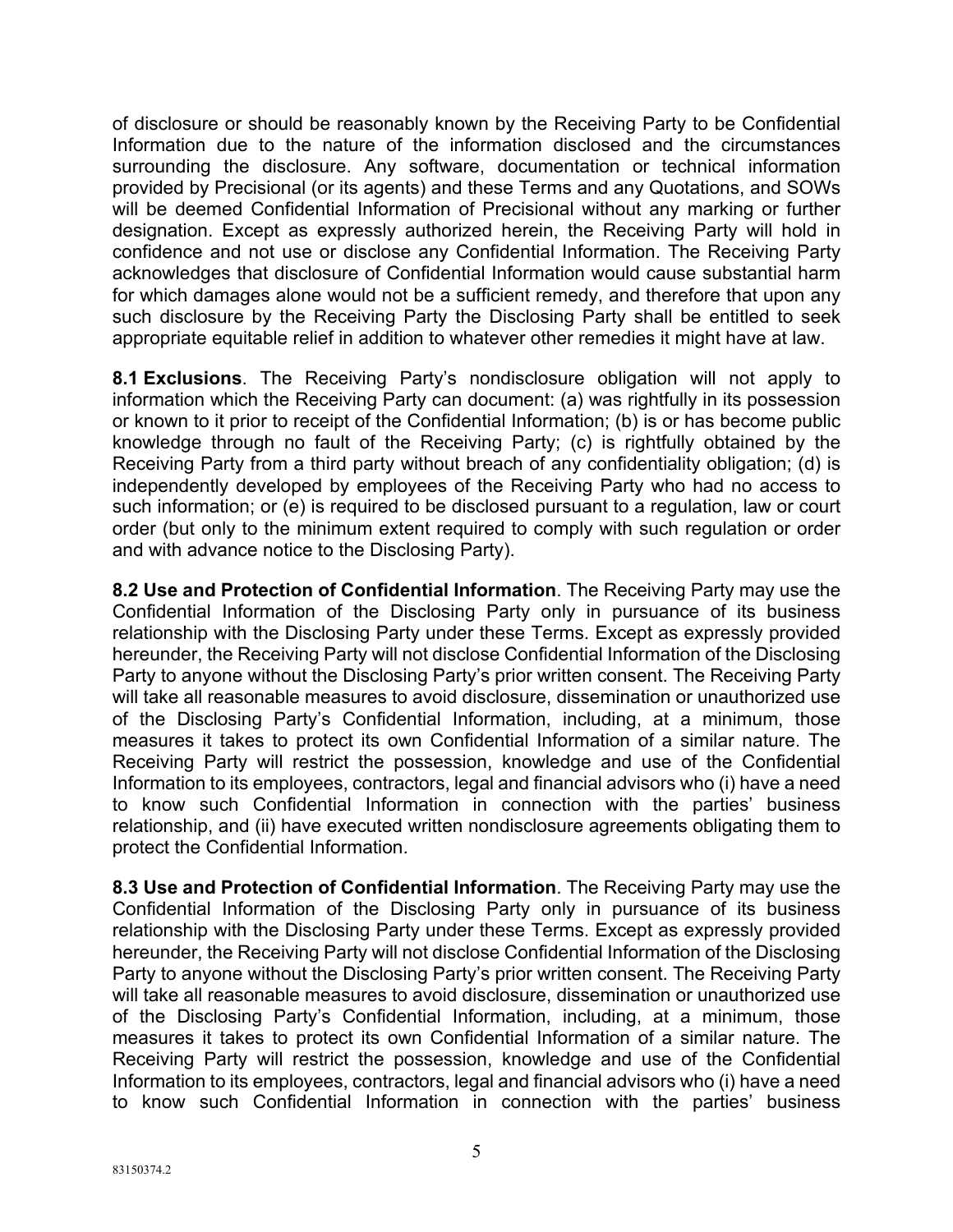relationship, and (ii) have executed written nondisclosure agreements obligating them to protect the Confidential Information.

**8.4 Legally Required Disclosure**. The Receiving Party may disclose Confidential Information to the extent reasonably required to comply with court, administrative, or binding orders of governmental entities, provided that the Receiving Party gives prompt notice to the Disclosing Party of the receipt of the order and cooperates fully in any effort to obtain an order preserving the confidential nature of the Confidential Information.

**9. Client Reference**. Client agrees that upon execution of these Terms, Precisional may add Client to Precisional's publicly disclosed customer list (which may include use of Client's name and logo in customer lists on Precisional's website and marketing materials). Except as set forth in this Section 9, neither party may use the other party's name in advertisements nor otherwise publicly disclose the terms and content of these Terms without the other's prior written consent.

**10. Export Compliance**. Client is responsible for complying with all applicable export and import regulations and obtaining all necessary export and import licenses or permits for the direct or indirect export or import of any Deliverable. Client hereby acknowledges and agrees that Precisional technology, software, products, and/or proprietary information that may be used in the creation of Deliverables and incorporated therein are subject to the U.S. Export Administration Regulations and were exported from the United States, if at all, in accordance with those regulations. Therefore, Client shall comply strictly with all U.S. export control laws and regulations applicable to the Deliverables, and shall not export, re-export, transfer, divert or disclose any such Deliverables, or any direct product thereof, to any destination restricted or prohibited by U.S. export control laws, or to any national or resident thereof. Client will defend, indemnify and hold Precisional harmless against any liability (including attorneys' fees) arising out of Client's failure to comply with the terms of this paragraph. Client's failure to comply with any term of this paragraph will constitute a material breach hereof and entitle Precisional to immediately terminate these Terms and any associated SOW in addition to any other remedy available at law or equity. Client's obligations under this paragraph will survive the termination of these Terms or any SOW.

### **11. General Provisions**

**11.1 Governing Law**. Unless expressly otherwise set forth in an SOW, these Terms and any dispute, claim or controversy arising therefrom shall be governed by the laws of the applicable location set forth below, unless expressly prohibited by local law, in each case without reference to "conflict of laws" principles:

Governing Law: Delaware and applicable United States federal law

Courts having exclusive jurisdiction: Federal and Delaware state courts located in New Castle County, DE

Any suit or proceeding arising out of or relating to these Terms shall be commenced in such jurisdiction, and each party irrevocably submits to the jurisdiction and venue of such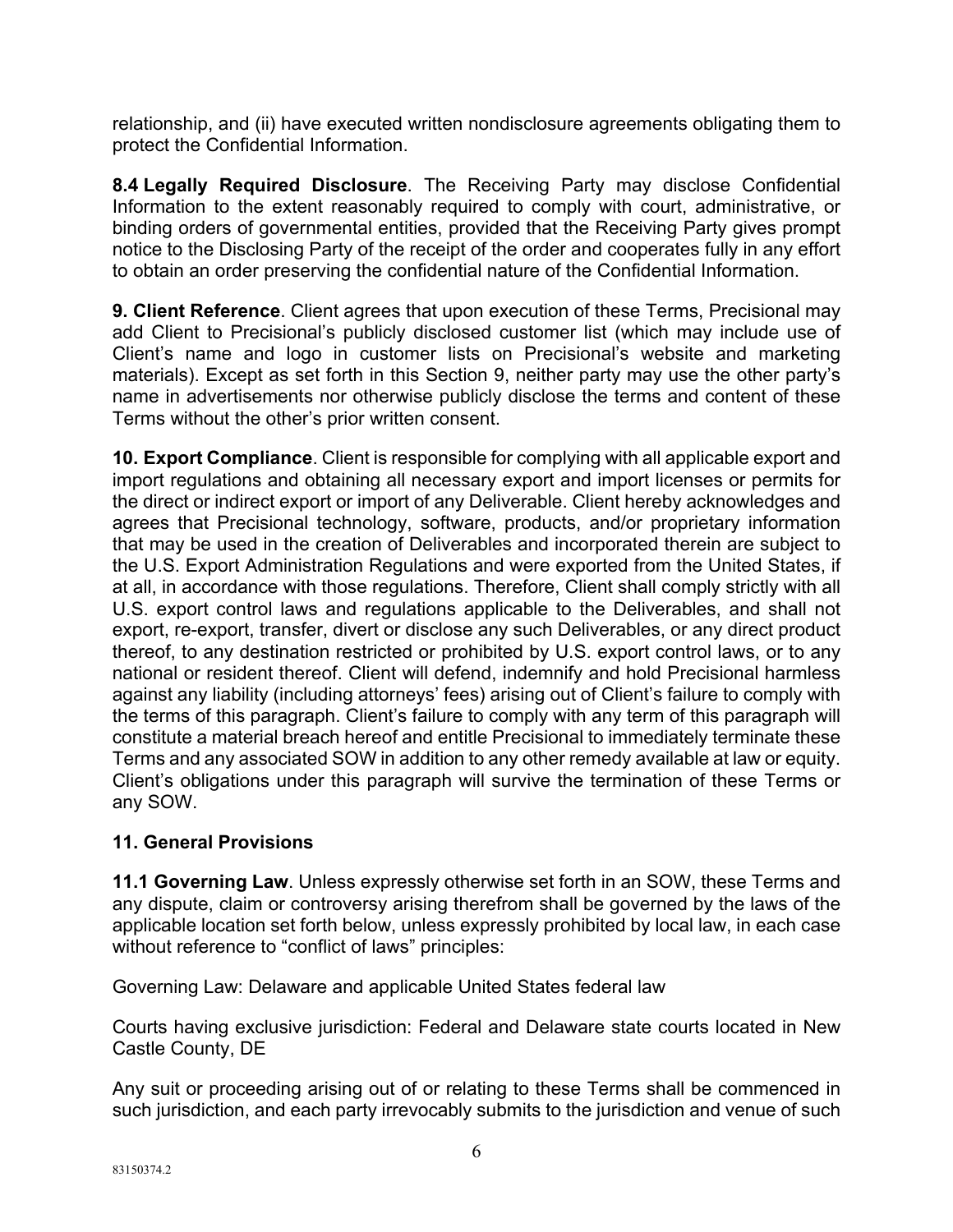courts. The United Nations Convention on Contracts for the International Sale of Goods will not apply. No dispute or legal action arising under these Terms may be brought by either party more than one (1) year after such cause of action accrued, except that an action for nonpayment may be brought within two (2) years of the date of the applicable invoice.

**11.2 Independent Contractors**. Each party is an independent contractor of the other and neither is an employee, agent, partner or joint venturer of the other. Neither party shall voluntarily or involuntarily bind nor attempt to bind the other to any contract or to the performance of any obligation. Neither party may represent to third parties that it has any right to enter into any obligation on the other's behalf. The parties hereby agree that there are no third party beneficiaries of these Terms.

**11.3 Assignment; Binding Effect**. Neither party shall assign these Terms without the advance written consent of the other party, except that Precisional may assign these Terms to an affiliate or in the event of a merger, reorganization, acquisition or other transfer of all or substantially all of Precisional's assets or voting securities. These Terms will otherwise be binding upon and inure to the benefit of the parties and their successors and permitted assigns.

**11.4 Notices**. Any notice, report, approval or consent which may be or is required to be given under these Terms shall be in writing to the address(es) specified in the SOW, and shall be deemed to have been received: (a) when delivered personally, (b) five (5) days after having been sent by registered or certified mail, return receipt requested, postage prepaid, or (c) one (1) day after having been sent by a commercial overnight carrier with written verification of receipt. Either Party may change its notice address by written notice to the other. In addition, any notice to Precisional shall also include a copy to: Precisional LLC, Attention: Contracting Department, Warrenville Rd, Unit 200, Lisle, IL 60532 USA.

**11.5 Force Majeure**. Except for payment obligations, neither Party will be liable to the other for failure to perform its obligations to the extent caused by an event beyond the reasonable control of such Party, including, without limitation, government regulations or orders, outbreak of a state of emergency, acts of god, acts of terrorism, blockade, war, warlike hostilities, civil commotion, riots, epidemics, fire, natural disasters, strikes, lockouts, failure or diminishment of power or of telecommunications or data networks or services, or refusal of approval or a license by a government agency, or any other similar cause or causes, provided that, to the extent feasible, the affected party promptly notifies the other of such occurrence and makes its commercially reasonable efforts to eliminate the effect thereof.

**11.6 Waivers**. Any waiver by either party of any breach of these Terms, whether express or implied, will not constitute a waiver of any other or subsequent breach. No provision of these Terms will be waived by any act, omission or knowledge of a party or its agents or employees except by an instrument in writing expressly waiving such provision and signed by a duly authorized officer of the waiving party. If any provision of these Terms is adjudicated by any court of competent jurisdiction to be unenforceable or invalid, that